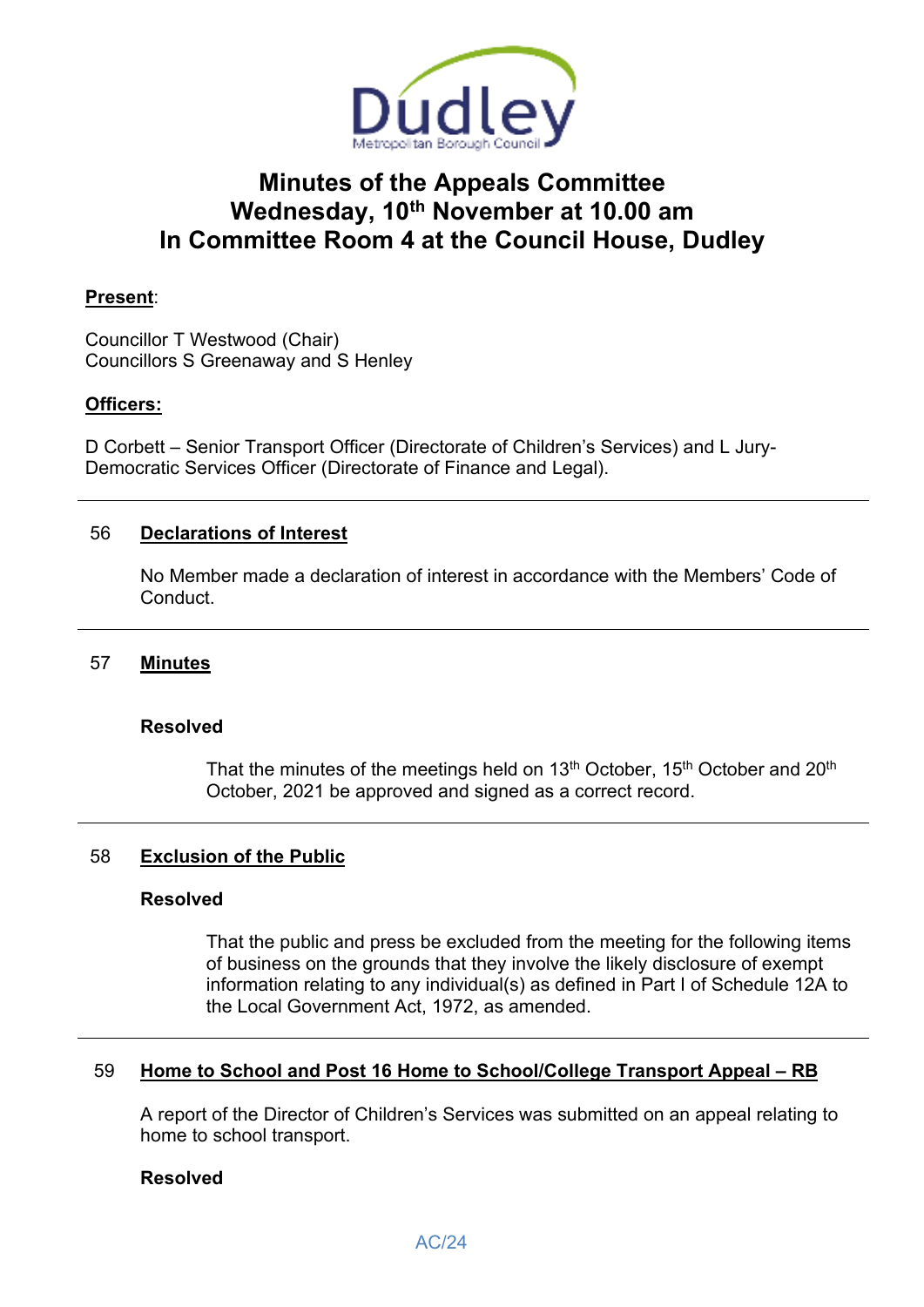- (1) That, following careful consideration of representations made by all parties, the Committee determined that the appeal for RB be upheld and that Home-to-School transport be provided to and from school, subject to a review at the end of the 2022 academic year, subsidised by you to the sum of £500.
- (2) That the parties be informed of the decision of the Committee in writing within five working days.

# 60 **Home to School and Post 16 Home to School/College Transport Appeal – KRR**

 A report of the Director of Children's Services was submitted on an appeal relating to home to school transport.

## **Resolved**

- (1) That, following careful consideration of representations made by all parties, the Committee determined that the appeal for KRR be upheld and that Home-to-School transport be provided to and from school.
- (2) That the parties be informed of the decision of the Committee in writing within five working days.

## 61 **Home to School and Post 16 Home to School/College Transport Appeal – ML**

 A report of the Director of Children's Services was submitted on an appeal relating to home to school transport.

#### **Resolved**

- (1) That, following careful consideration of representations made by all parties, the Committee determined that the appeal for ML be refused for the reasons set out in the report submitted.
- (2) That the parties be informed of the decision of the Committee in writing within five working days.

## 62 **Home to School and Post 16 Home to School/College Transport Appeal – BM**

 A report of the Director of Children's Services was submitted on an appeal relating to home to school transport.

#### **Resolved**

(1) That, following careful consideration of representations made by all parties, the Committee determined that the appeal for BM be upheld and that Home-to-School transport be provided to and from school, subject to a review at the end of the 2022 academic year, subsidised by you to the sum of £500.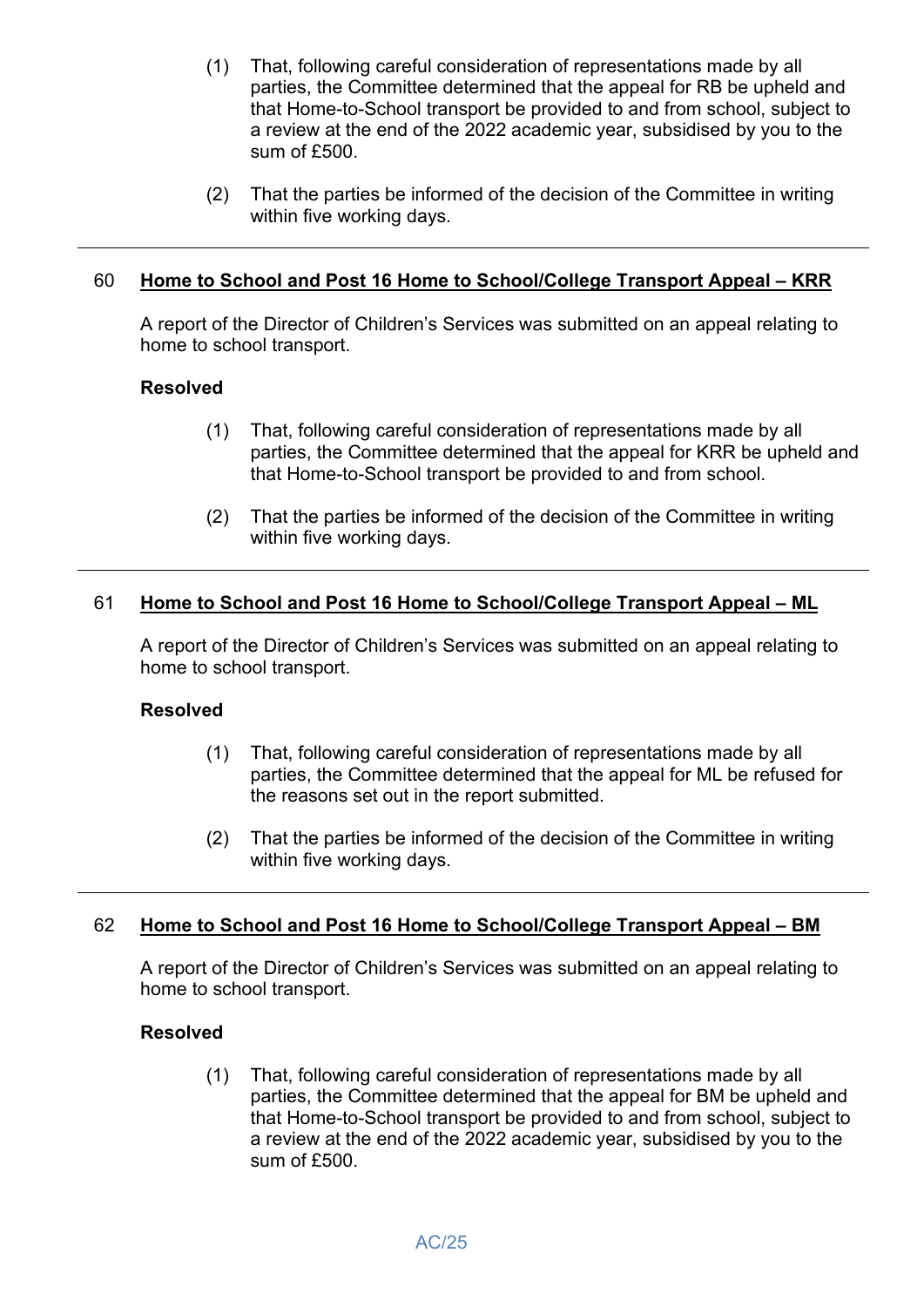(2) That the parties be informed of the decision of the Committee in writing within five working days.

# 63 **Home to School and Post 16 Home to School/College Transport Appeal – LB**

 A report of the Director of Children's Services was submitted on an appeal relating to home to school transport.

## **Resolved**

- (1) That, following careful consideration of representations made by all parties, the Committee determined that the appeal for LB be upheld and that Home-to-School transport be provided to and from school, subject to a review at the end of LB's course in two years, subsidised by you to the sum of £500.
- (2) That the parties be informed of the decision of the Committee in writing within five working days.

# 64 **Home to School and Post 16 Home to School/College Transport Appeal – JG**

 A report of the Director of Children's Services was submitted on an appeal relating to home to school transport.

## **Resolved**

- (1) That, following careful consideration of representations made by all parties, the appeal for JG be refused, for the reasons set out in the report.
- (2) That the parties be informed of the decision of the Committee in writing within five working days.

## 65 **Home to School and Post 16 Home to School/College Transport Appeal – KM**

 A report of the Director of Children's Services was submitted on an appeal relating to home to school transport.

## **Resolved**

- (1) That, following careful consideration of representations made by all parties, the Committee determined that the appeal for KM be upheld and Home-to-School Transport be provided for the remainder of KM's statutory education (two years), subsidised by you to the sum of £500.
- (2) That the parties be informed of the decision of the Committee in writing within five working days.